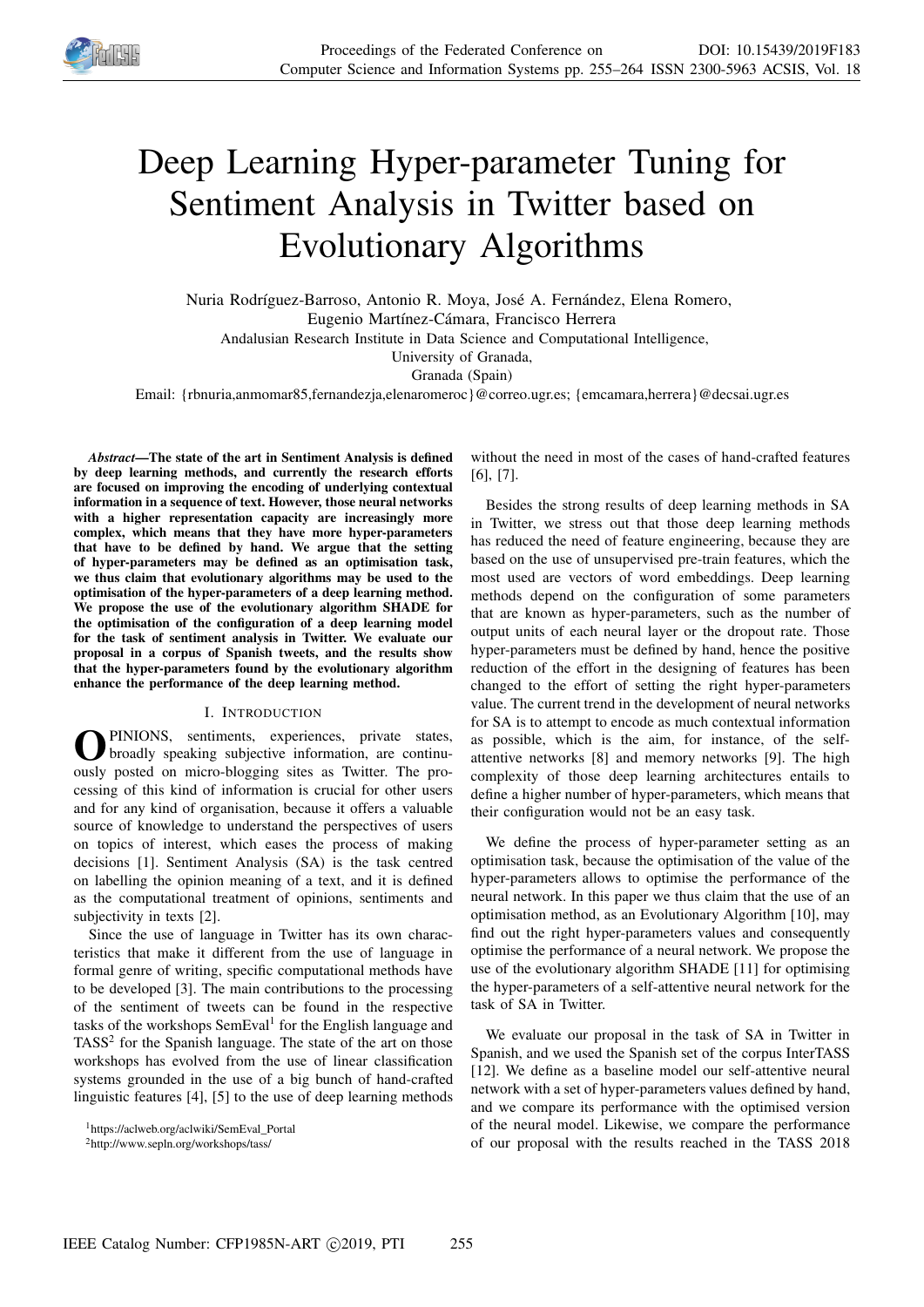competition,<sup>3</sup> and we show how our proposal without any external knowledge reaches a similar performance than the highest ranked systems in the competition. Moreover, we show how our evolutionary proposal has the ability to improve the learning of minority classes in a imbalanced dataset, as the InterTASS corpus is, and reduces the complexity of the neural model. Although we evaluated our proposal in an imbalanced dataset, we did not conduct any standard data augmentation technique that are usually performed for enhancing the performance of deep learning methods [13], because our aim is to evaluate our claim without the influence of any data preprocessing method.

The reminder of this paper is organised as what follows: Section II exposes some related works to SA in Twitter and hyper-parameter learning. Subsequently, Section III presents our deep learning model for SA in Twitter, which is optimised by an evolutionary algorithm that is detailed in Section IV. Sections V and VI are focused on the description of the experimental set up and the analysis of the results. Finally, Section VII presents the conclusions of our work.

#### II. RELATED WORKS

We propose the automatically learning of the hyperparameters of a deep learning method in order to tackle the task of SA in Twitter. Accordingly, Section II-A describe some works related to SA, and Section II-B is focused on the task of neural networks hyper-parameters learning.

# *A. Sentiment Analysis in Twitter*

Since the first days of Twitter, this microblogging site has attracted the attention of the research community, although the first works were closer to social sciences [14] than computer science, as well as to the concept of the electronic word of mouth [15]. However, as the popularity of Twitter was increasing, it was becoming in a communication tool in which users exchange their private states, or in other words their experiences, sentiments and opinions.

The first works on SA in Twitter were similar to the first ones in regular texts [16], [17], they were focused on the study of how to represent the opinion meaning of texts and the comparison of linear machine learning classification algorithms. In [18], the first corpus of SA in Twitter is described, and the authors evaluated the performance of three linear classification methods with three different feature vector representations approaches. The following works centred the efforts on feature engineering, broadly speaking, on the use of linguistic features and external knowledge for the representation of the opinion meaning of tweets. For instance, in [19] the tweets were represented with a combination of weighted unigrams and features generated from a sentiment lexicon. Similarly, in [20] the authors used a list of subjetive hashtags besides the use of a sentiment lexicon and unigrams to classify the polarity of tweets from different topics. The use of sentiment external knowledge is essential in [21], in which the authors

first represented the tweets as bag of unigrams and bigrams, and each unigram and bigram is represented as a vector of sentiment values aggregated from several sentiment lexicons.

The classification of the polarity of tweets was also used to the prediction of future events, such as the outcome of elections [22], [23]. Likewise, in [24], the authors use the classification of the opinion to predict the evolution of stock markets. As the previous works, the method are based on the representation of the tweets with a great bunch of features and the use of linear classifiers.

Besides the strong results of deep learning methods in Twitter SA, they allow to extremely reduce the efforts in feature engineering and in the use of external knowledge. However, this is caused by the representation of the input sequences of text, in this case, tweets, with unsupervised pretrained feature vectors. Those feature vectors are known as word embedding that represent the meaning of each word, and they are based on the distributional semantics hypothesis. Accordingly, deep leaning methods allow to reach strong results with a low designing effort. For instance, in [25], the authors classify the polarity and the language of tweets with a convolutional neural network (CNN). Likewise, the straightforward neural network described in [26] also reached good results in SA in Twitter in Spanish. Other example of the use of deep learning methods for SA in texts different from English can be read in [27]. However, in some cases, the enhancing of the performance of polarity classification in Twitter forces to use deeper and more complex deep learning methods. In [28], the authors propose the combination of a Long-Short Term Memory (LSTM) Recurrent Neural network (RNN) layer and CNN layer for polarity classification of tweets written in English.

# *B. Hyper-parameters Learning*

The trend in SA in Twitter is the addition of more encoding layers (CNN, LSTM), and other kind of mechanisms to increase the capacity of the network to represent the contextual information of the input sequence of text. Those layers depend on a set of configuration parameters or hyper-parameters, which their right definition is essential for the global performance of the neural network. Moreover, regularisation layers, as Dropout or penalty rates for the loss function, are key elements of the architecture of neural networks in order to avoid the over-fitting. Consequently, the design of a neural network required of an effort of selecting the right hyperparameters for each of the layers of the architecture. Therefore, the feature engineering effort has evolved to hyper-parameter engineering.

The definition of the right hyper-parameters is not an easy task, and there is not any rule of thumb to do it. However, there exist some strategies to address it, as well as, some computational approaches, which we indicate as what follows:

1) Brute force. It consists in the exhaustive evaluation of all possible values of all the hyper-parameters, which is not feasible because of limitation of time and computational resources.

<sup>3</sup>http://www.sepln.org/workshops/tass/2018/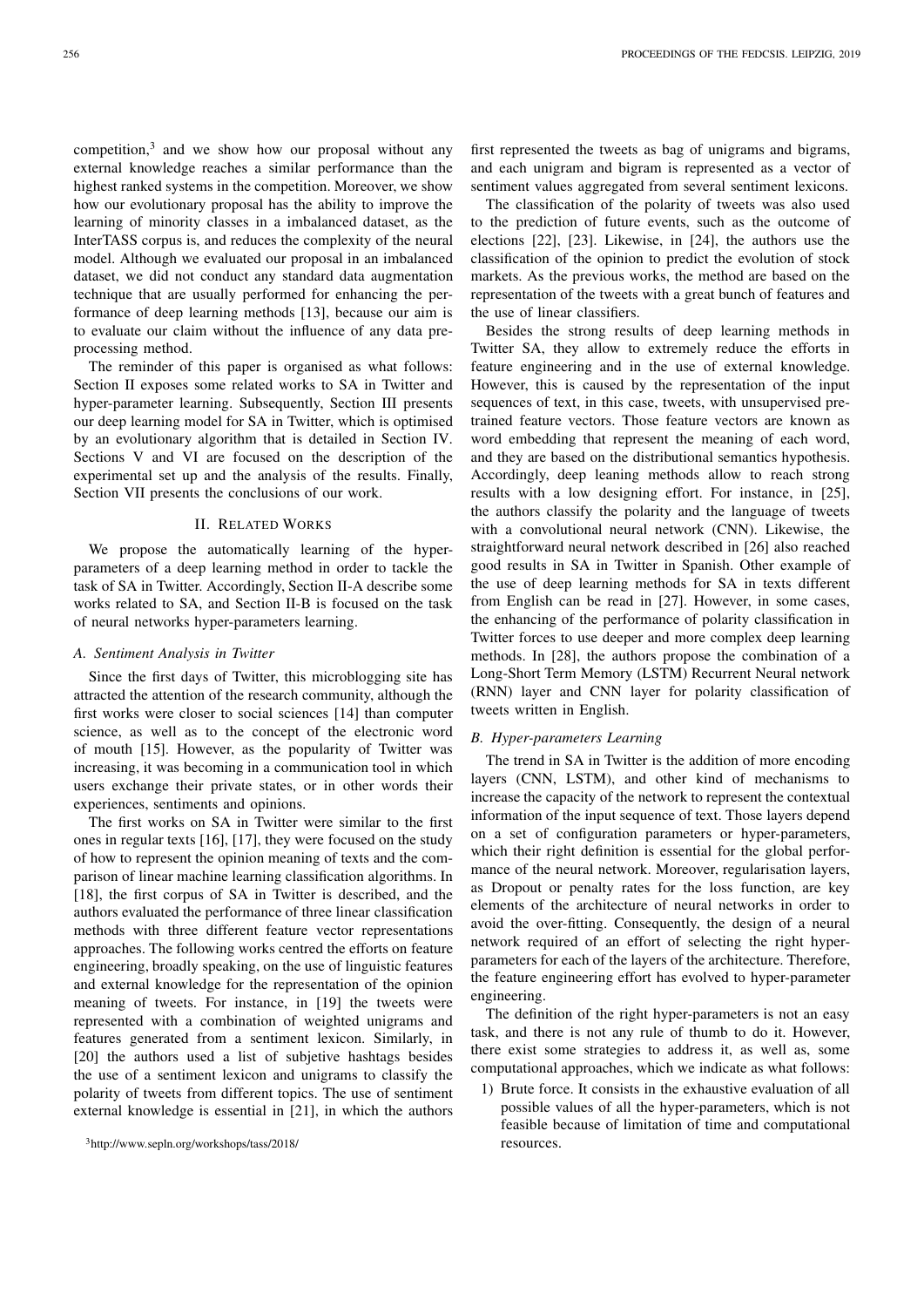- 2) Grid search. It is a brute force approach constrained by a pre-defined set of hyper-parameters values. This is a feasible strategy because the number of evaluations is lower in comparison with the brute force, and it allows to reach good results as show in [29]. However, the hyperparameters values must be defined by hand.
- 3) Random search. In [30] is shown that the random search of the values of the hyper-parameters allows the neural network to reach good results. However, the random search cannot assure to find out the values that optimise the performance of the network.
- 4) Bayesian approximations [31]. The positive side of this strategies is that they do not have to completely run the neural network to optimise it, because they are grounded in a approximation. However, the complexity of those methods make them close to be unfeasible and difficult to be parallelised.
- 5) Evolutionary algorithms [10]. As the bayesian approximations, these algorithms seek in the hyper-parater values search space those ones that may optimise the performance of the network. Nevertheless, the own definition of evolutionary algorithms has specific strategies for finding the right values in the search space. Moreover, these algorithms are parallelisable in contrast to bayesian approximations, indeed they are parallelisable in GPUs [32]. In [33] is described the use of the CMA-ES [34] for tuning the hyper-parameters of a neural network. In [35] is again used the CMA-ES algorithm for the otpimimisation of a neural network, but in this case for the generation of a language model. The use of evolutionary methods for hyper-parameter tuning has not ceased, and recently in [36] a new evolutionary method has been proposed with positive results.

Since evolutionary algorithms are showing a positive performance on the task of hyper-parameter optimisation, we select that strategy for our experimentation, and we propose the use of the algorigthm SHADE for the tuning of the hyperparameters of a self-attentive neural network for the task of SA in Twitter.

#### III. DEEP LEARNING MODEL FOR SA

Since our aim is to show the suitability of evolutionary algorithms for tuning the value of hyper-parameters, we propose a deep neural network with several layers with the aim of encoding as much contextual information as possible, which also goes in the line of the proposals of the state of the art (see Section II-A). In the subsequent sections we describe the architecture of our neural network that is composed of three main layers: (1) encoding layer (see Section III-A), self-attention layer (see Section III-B) and classification layer (see Section III-C).

# *A. Encoding layer*

Two kind of information may be encoded from a sequence of text: local and temporal. The local information is the underlying one from the inter-dependencies among words in

a local context. On the other hand, the entire sequence of text has also their own meaning which depends on the relation of all the words. Because of these two kind of information, we define an encoding layer composed of a CNN, focused on the local information, and an RNN LSTM layer, centred on the temporal information.

*a) CNN:* We choose a CNN layer in order to focus on the local information motivated by its sparse interactions and the ability to combine features of a local context. CNNs get this ability by implementing the discrete convolution operator (see Equation 1).

$$
s(t) = (x * w)(t) = \sum_{a = -\infty}^{\infty} x(a)w(t - a)
$$
 (1)

where  $x$  is the input and  $w$  the kernel. The output is sometimes referred to as the feature map of size  $CNN_{fm}$ .

The input of a CNN layer is always a grid-structured dataset. For example, the sequence of vectors  $\mathbf{w} = (w_1, w_2, ... w_n)$ . This layer performs the convolution function for a fixed kernel size k. For an 1-dimensional CNN, the output is another gridstructured dataset of size  $n \times \text{CNN}_{fm}$ . Equation 2 summarise the definition for an 1-dimensional CNN layer:

$$
\begin{aligned}\n\text{CNN}(\mathbf{w}_{1:n}, \mathbf{k}) &= \mathbf{y}_{1:n} \\
\mathbf{y_i} &= s(\mathbf{k}) \\
\mathbf{w_i} &\in \mathbb{R}^d, \mathbf{k} \in [1, 2, ..., n]\n\end{aligned} \tag{2}
$$

*b) Bidirectional Long-Short Term Memory:* The election of RNN to capture temporal information is due to the fact that they maintain memory based on information history. These networks are defined by a non-lineal function  $\sigma$  applied recursively on a sequence of inputs  $(w_1, w_2, ..., w_n)$ . The input of  $\sigma$  is a state vector  $s_{i-1}$  and an element of the sequence input  $w_i$ . The output of the non-lineal function  $\sigma$  is a new state vector  $s_i$ , which is transformed to the output vector  $y_i$  by a deterministic function  $O$ . Equation 3 summarise the definition:

$$
RNN(\mathbf{w}_{1:n}, \mathbf{s}_0) = \mathbf{y}_{1:n}
$$

$$
\mathbf{y_i} = O(\mathbf{s_i})
$$

$$
\mathbf{s_i} = R(\mathbf{w_i}, \mathbf{s_{i-1}});
$$
(3)
$$
\mathbf{w_i} \in \mathbb{R}^d, \mathbf{s_i} \in \mathbb{R}^{f(h_{lstm})}, \mathbf{y_i} \in \mathbb{R}^{h_{lstm}}
$$

LSTM is a gating-based architecture of RNN that uses several gates in order to solve the gradient vanishing (or exploding) problem of RNN. However, LSTM still has a limitation, the recurrence is only implemented in one direction (from left to right). Nevertheless, the meaning of each word depends on their surrounding context words, broadly speaking, the words in their left and right. Accordingly, we use a bidirectional LSTM (biLSTM). These networks consist in two consecutive LSTM layers, each one in one direction (forward  $(LSTM<sup>f</sup>)$  and backward  $(LSTM<sup>b</sup>)$ ), encoding the full context information. We formally define biLSTM in Equation 4.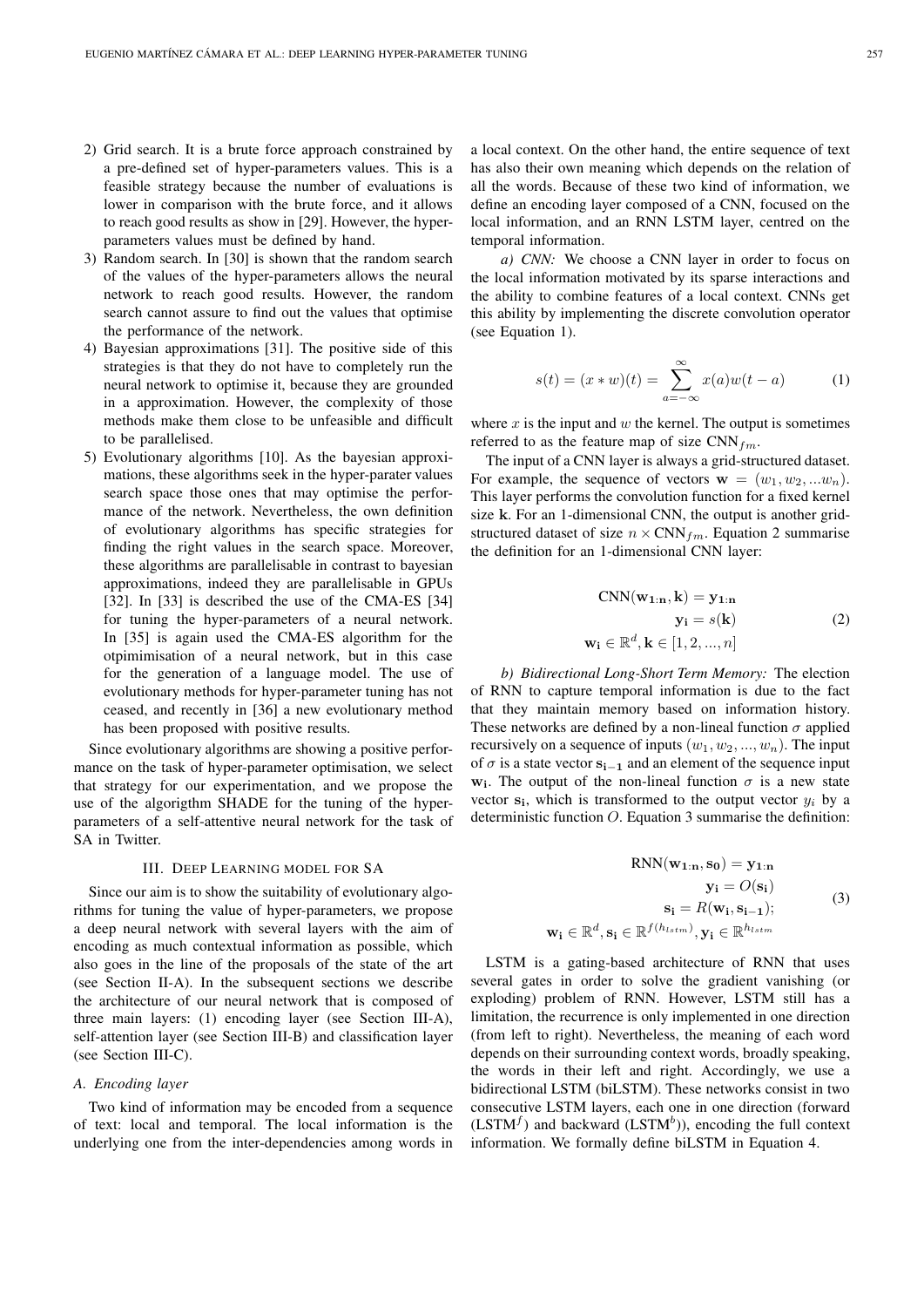$$
\text{biLSTM}(\mathbf{w}_{1:n}) = [\text{LSTM}^f(\mathbf{w}_{1:n}, s_0^f), \text{LSTM}^b(\mathbf{w}_{1:n}, s_0^b)]
$$
\n(4)

#### *B. Self-Attention mechanism*

The aim of attention mechanisms is to give the neural network the capacity of selecting what to learn from the input data, as humans do. Attention mechanisms have become an essential part of sequence modelling in a wide range of tasks. They are commonly used in conjunction with a RNN.

The attention mechanism in NLP tasks allow to learn what words are the most salient for the global meaning of a sequence of text, but it does not take into account the dependencies that each word has with the others. Self-Attention mechanism [37] calculates the relation of each word with the others, hence it uses more information in order to identify the most salient words. Since Self-Attention allows to use more contextual information of the input data, we chose it in order to automatically learn the set of more prominent words for the polarity classification of the input tweets.

The input of the attention mechanism is a matrix of features, in our case the output of a dense layer inmediatly after the biLSTM layer,  $H = (\mathbf{h_1}, \mathbf{h_2}, ..., \mathbf{h_n})$  where  $h_i \in \mathbb{R}^d$ . This mechanism aims at selecting the best linear combination of the  $n$  hidden vectors in  $H$ . The output of the attention layer is a vector of weights a, which are calculated according to Equation 5.

$$
\mathbf{a} = \text{sigmoid}(\mathbf{w}_{s2} \text{tanh}(\mathbf{W}_{s1} H^T))
$$
 (5)

where  $W_{s1}$  is a matrix of size  $c \times d$  and  $w_{s2}$  a vector of size c, with c arbitrary fixed in  $[1, n]$  (usually equal to n). The *sigmoid* function ensures that the output weights are in [0, 1].

The output or the attention mechanism has to be combined with the processing pipeline in order to select the most salient words from the input. Accordingly, the output of the attention layer is added up to the output of the dense layer that is inmediately after the biLSTM layer.

An extension of the mechanism that performs multiple hops of attention can be used. It is enough to replace the vector  $w_{s2}$ with a matrix  $\mathbf{W}_{s2}$  of dimension  $r \times n$ , where r is the number of weighted outputs we want to generate.

$$
\mathbf{A} = \text{sigmoid}(\mathbf{W}_{s2} \text{tanh}(\mathbf{W}_{s1} H^T))
$$
 (6)

Finally, the mechanism encodes the weighted sums by multiplying the matrix A and the matrix of features H, resulting the matrix  $M = AH$ . To ensure the matrix M does not suffer from redundancy problems, the mechanism uses a penalisation term in order to encourage the diversity of the weighted sums across different hops of attention.

#### *C. Classification layer*

The classification starts with the tokenization of the sequence of input text  $(n)$ . The meaning of each word is represented with its corresponding word embedding vector, which is looked up in a set of pre-trained word embeddings vector. Accordingly, the output of the input layer is  $I_{n \times d}$ .

The output of the input layer is processed by the encoding layer. First, a CNN layer of kernel 2 with feature map of size  $CNN_{fm}$ . Subsequently, we use an one-dimensional maxpooling operation with pool size as two using padding in order to keep the sentence size. Likewise, we add a dropout layer with rate  $dr<sup>1</sup>$  after the maxpooling layer.

After the convolution, we use a biLSTM layer with  $h_{lstm}$ hidden units. We use the L2 kernel regulariser with rate  $L_2r^1$ in each LSTM layer. After that, we reduce the dimension of the output of the biLSTM with a dense layer with  $h<sup>1</sup>$  hidden units.

We apply the self-attention mechanism at this point in order to capture the relevance of each word with the generated features. We merge the results of the attention mechanism with the previous output by an addition. We apply a fully-connected layer with output size  $n \times h^1$ .

$$
sigmoid(yn×h29) = pred4
$$
  
Dropout(y<sub>n×h<sub>1</sub><sup>8</sup>, d<sub>r</sub><sup>3</sup>) = y<sub>n×h<sub>2</sub><sup>9</sup>  
Dense(y<sub>n×h<sub>1</sub><sup>7</sup>) = y<sub>n×h<sub>2</sub><sup>8</sup></sub>  
Attention(y<sub>n×h<sub>1</sub><sup>6</sup>) = y<sub>n×h<sub>1</sub><sup>7</sup>  
Dropout(y<sub>n×h<sub>1</sub><sup>6</sup>, d<sub>r</sub><sup>2</sup>) = y<sub>n×h<sub>1</sub><sup>6</sup>  
Dense(y<sub>n×2h<sub>1</sub>sin) = y<sub>n×h<sub>1</sub><sup>5</sup>  
bil.STM(y<sub>n×CNN<sub>fm</sub><sup>8</sup>) = y<sub>n×2h<sub>1</sub>sin</sub>  
Dropout(y<sub>n×CNN<sub>fm</sub><sup>8</sup>, d<sub>r</sub><sup>1</sup>) = y<sub>n×CNN<sub>fm</sub><sup>8</sup>  
MaxPooling(y<sub>n×CNN<sub>fm</sub><sup>8</sup>) = y<sub>n×CNN<sub>fm</sub><sup>8</sup>  
CNN(we<sub>n×d</sub>, 2) = y<sub>n×CNN<sub>fm</sub><sup>8</sup></sub></sub></sub></sub></sub></sub></sub></sub></sub></sub></sub></sub></sub></sub></sub>

Finally, we use two dense layers. The first one with  $h^2$ hidden units, and the second one matching the number of labels with *sigmoid* activation function.<sup>4</sup>

We show the architecture of our model in Figure 1. Furthermore, we summarise the formal definition in Equation 7.

# IV. EVOLUTIONARY OPTIMISATION OF HYPER-PARAMETERS

The increasing complexity of deep learning models in SA are becoming harder the right configuration of the hyperparameter values of the neural networks. In this section we describe our proposal grounded in the use of a evolutionary algorithm for tuning the hyper-parameters of a deep learning method.

Evolutionary algorithms (EA) are based on the natural evolution of species, which allows to keep promising individuals, that is, best solutions to our problem. The main steps of these types of algorithms are: (1) Initialisation of a random population, (2) evaluation of the population, (3) selection of the parents, (4) crossover and mutation and (5) replacement of

<sup>&</sup>lt;sup>4</sup>We decided to use the sigmoid function instead of softmax as activation function of the last layer because the sigmoid function reached better results in previous experiments.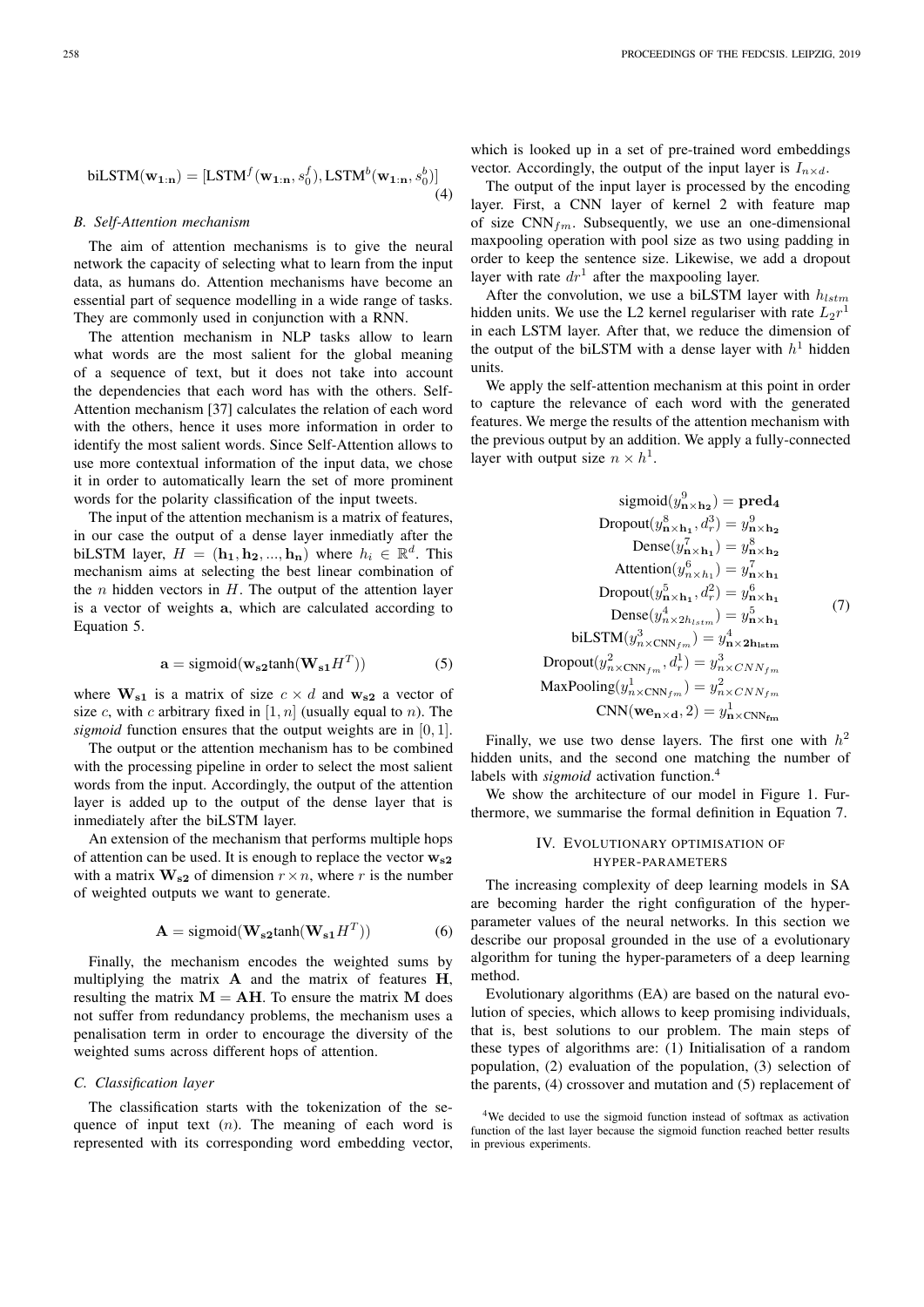

Fig. 1. Architecture of the deep learning model.

the current population by a new generation with individuals selected between parents and offspring. The algorithm is iteratively run until the stopping condition is satisfied.

According to the CEC competition,<sup>5</sup> L-SHADE [38] is in the state of the art of EAs. This algorithm is able to work with large populations of individuals, and it has a mechanism to linearly reduce the population size. The population size of our problem is not large, hence the L-SHADE algorithm is not the most suitable. Consequently, we used the SHADE algorithm [11], which lacks of the linear population size reduction method.

We define as the population of EA the hyper-parameters of some of the layers of our deep learning configuration proposed, specifically: (1) dropout rate  $(dr^1, dr^2$  and  $dr^3$ ), (2) regularisation rate (L2)  $(L_2r^1$  and  $L_2r^2$ ) and (3) number of units in the network layers (CNN<sub>fm</sub>,  $h_{LSTM}$ ,  $h^1$  and  $h^2$ ). Thus, each individual shows a candidate combination of these network hyper-parameters. Figure 2 shows an example of an individual of the population.

| 110   0.5   64   64   0.0005   0.5   32   0.002   0.5                    |  |  |  |  |
|--------------------------------------------------------------------------|--|--|--|--|
| $CNN_{fm}$ $dr^1$ $h_{LSTM}$ $h^1$ $L_2r^1$ $dr^2$ $h^2$ $L_2r^2$ $dr^3$ |  |  |  |  |

Fig. 2. Example of an individual of the population.

<sup>5</sup>http://www3.ntu.edu.sg/home/EPNSugan/index\_files/cec-benchmarking. htm

Differential evolution (DE) evolves a population of NP Ddimensional individual vectors towards the global optimum. We represent as  $x_{i,G}$  the individual i at generation G and called it target vector. The initial population should ideally cover the entire search space by randomly distributing each parameter of an individual vector with uniform distribution between prescribed upper and lower parameters bounds.

The main operations of the SHADE algorithm are described as what follows.

#### *A. Mutation Operation*

Trying to generate diversity in our population, we create a new population which will be crossed in a next step with the current individuals. We define the next mutation operation for this task. For each target vector  $x_{i,G}$  we generate a mutant vector  $v_{i,G}$ . We use the mutation strategy DE/current-to-best/1, which generates a mutant vector using differences between the target vector and the best individual and other random individuals of the current population (see Equation 8).

$$
v_{i,G} = x_{i,G} + F(x_{best,G} - x_{i,G}) + F(x_{r_i^i,G} - x_{r_2^i,G})
$$
 (8)

where the subscripts  $r_1$  and  $r_2$  are random and mutually different integers generated in the range  $[1, NP]$ , F is a positive factor for scaling differential vectors and  $x_{best,G}$  is the individual vector with best fitness value in the population at generation G.

# *B. Crossover Operation*

The idea of diversity is needed for seeking the solution. However, we need a balance between exploration of the search-space and exploitation of the current population. Thus, after the mutation operation, crossover operation is used on the individual  $x_{i,G}$  and its corresponding mutant vector  $v_{i,G}$ to generate a trial vector  $u_{i,G}$ , which could be seen as a new individual that allows to keep both properties noted before. For each parameter of the trial vector, we choose between the corresponding parameter of  $x_{i,G}$  or  $v_{i,G}$  depending on crossover rate  $(CR)$ :

$$
u_{i_j,G} = \begin{cases} v_{i_j,G} & \text{if } j = K \text{ or } rand_{i_j}[0,1] \leq CR\\ x_{i_j,G} & \text{otherwise} \end{cases}
$$

where  $CR$  is a value within the range [0,1), K is a randomly chosen integer in the range  $[1, D]$ . To ensure that the trial vector  $u_{i,G}$  will differ from its corresponding vector  $x_{i,G}$  we add the condition  $j = K$ . As result, we obtain the off-spring population.

#### *C. Selection Operation*

It selects the best individuals from the population in order to generate a better offspring. The objective function value of each trial vector is compared to its corresponding target vector in the current population. If the trial vector improve the objective function value, the trial vector will replace the target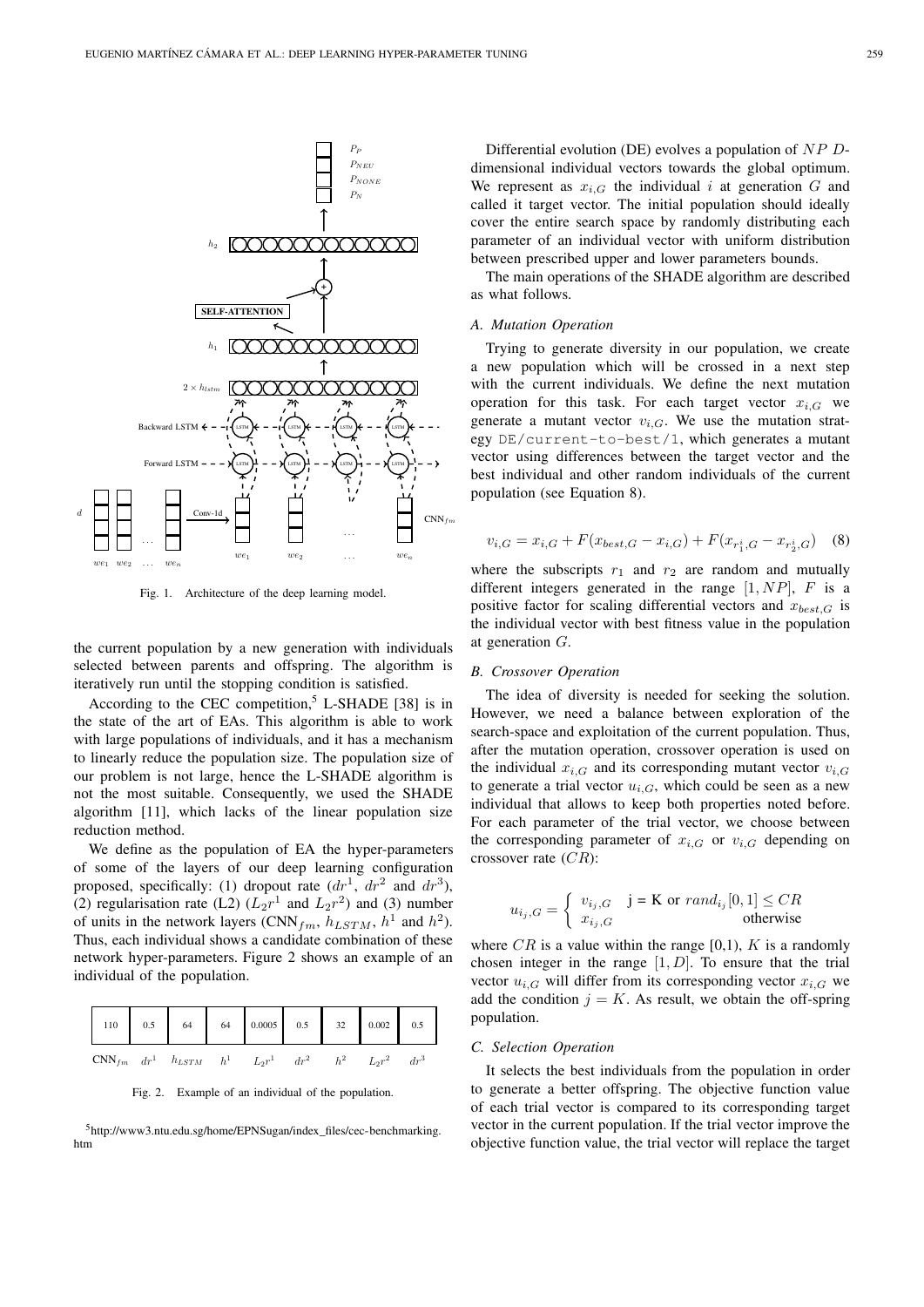vector for the next generation. Otherwise, the target vector will remain in the population for the next generation. The selection operation is grounded in the Equation 9

$$
x_{i,G+1} = \begin{cases} x_{i,G} & f(x_{i,G}) \le f(u_{i,G}) \\ u_{i,G} & \text{otherwise} \end{cases}
$$
(9)

# *D. Parameters self-adaption*

The performance of the original DE algorithm is highly dependent on the parameters settings  $(CR \text{ and } F)$ . It may require a huge amount of computation time. SHADE can automatically adapt the parameters settings during evolution. For this purpose, SHADE introduce success and failure memories to store different values of  $F$  and  $CR$  within a fixed number of previous generations, hereby named learning period (LP). After the initial LP generations, the probabilities of choosing different parameters values is given by Equation 10.

$$
p_{k,G} = \frac{S_{k,G}}{\sum_{k=1}^{K} S_{k,G}}
$$
(10)

where  $K$  is the total number of values that we can choose, and  $S_{k,G}$  represents the success rate of the trial vectors generated by the  $k_{th}$  value and successfully entering the next generation within the previous LP generations with respect to generation G. Equation 11 defines  $S_{k,G}$ .

$$
S_{k,G} = \frac{\sum_{g=G-LP}^{G-1} n s_{k,G}}{\sum_{g=G-LP}^{G-1} n s_{k,G} + \sum_{g=G-LP}^{G-1} n f_{k,G}} + \epsilon \quad (11)
$$

where  $ns$  and  $nf$  are the successful and failures for a certain value in a certain generation.

# *E. Restart mechanism*

When an iteration of the evolution is performed, it is possible that our solutions may get stuck in a local search space. Accordingly, we propose to use a restart mechanism in order to avoid to reach a local optimum. When many generations pass without an improvement of the best solution, we opt to restart the population, keeping the best so far. It allows to move our search to new points of the search-space and and test new solutions that could not be evaluated without this approach.

#### *F. Objective function*

We need an objective function for evaluating the candidate solutions and select best ones. For that, we design a fitness function based on the following requirements:

- We fixed a model (same for each individual).
- Given an individual, each individual parameter is placed adequately in this model.
- We train the model for those values.
- We get predictions and calculate **Macro-F1** (see Section V-C) over a training set.
- With the purpose of minimising the previous value, we use  $1 - MacroF1$  as fitness function for this individual.

Thus, we lead on the evolution of the population towards to the solution with the best results for Macro-F1 over the evaluation set.

# V. EXPERIMENTS

In this section we show the experiments carried out with our proposed deep learning hyper-parameter tuning based on an EA. We first introduce the dataset used in our experiments, InterTASS Corpus (see Section V-A). Subsequently, we detail the set of pre-train vector of word embeddings used to represent the input tweets (see Section V-B). Then, we compare the results obtained with our method to the ones given by the neural network using the hyper-parameters defined by hand. We also compare our models to the highest ranked model in Task 1 of TASS-2018 Workshop (see Section V-C).

# *A. InterTASS Corpus*

The InterTASS Corpus was presented in the *TASS-2018 Workshop* for Task 1, polarity classification at tweet level. The sentiment of the tweets of the corpus are annotated in a scale of 4 levels of polarity intensity: positive (P), Negative (N), neutral (NEU) and no opinion (NONE). The InterTASS Corpus is divided into three datasets: Training (1008 tweets), Development (506 tweets) and Test (1899 tweets). The distribution among the different labels is shown in Table I.

TABLE I SIZE OF EACH CLASS IN EACH SUBSET OF THE INTERTASS CORPUS.

|             | Training | Dev. | Test |
|-------------|----------|------|------|
| P           | 317      | 156  | 642  |
| <b>NEU</b>  | 133      | 69   | 216  |
| N           | 416      | 219  | 767  |
| <b>NONE</b> | 138      | 62   | 274  |

According to Table I, the size of the training set is not large, and the distribution of the classes is not balanced, because there is a big difference among the classes P and N and the classes N and NONE. Thus, this two facts will make harder the classification and the optimisation of the model. According to [39], the imbalanced of the data in machine learning may be smoothed by oversampling the minority class. Hence, we slightly reduced the imbalance of the corpus conducting an oversampling method, which consisted in duplicating the instances from the two minority classes. The distribution among the classes in the training set after the oversampling is shown in Table II.

TABLE II DISTRIBUTION OF LABELS AFTER OVERSAMPLING THE MINORITY LABELS.

|             | No Oversample | Oversample |
|-------------|---------------|------------|
| D           | 317           | 317        |
| NEU         | 133           | 266        |
|             | 416           | 416        |
| <b>NONE</b> | 138           | 276        |

As we can see from the distribution of classes in table II, NEU and NONE are still the minority classes. However,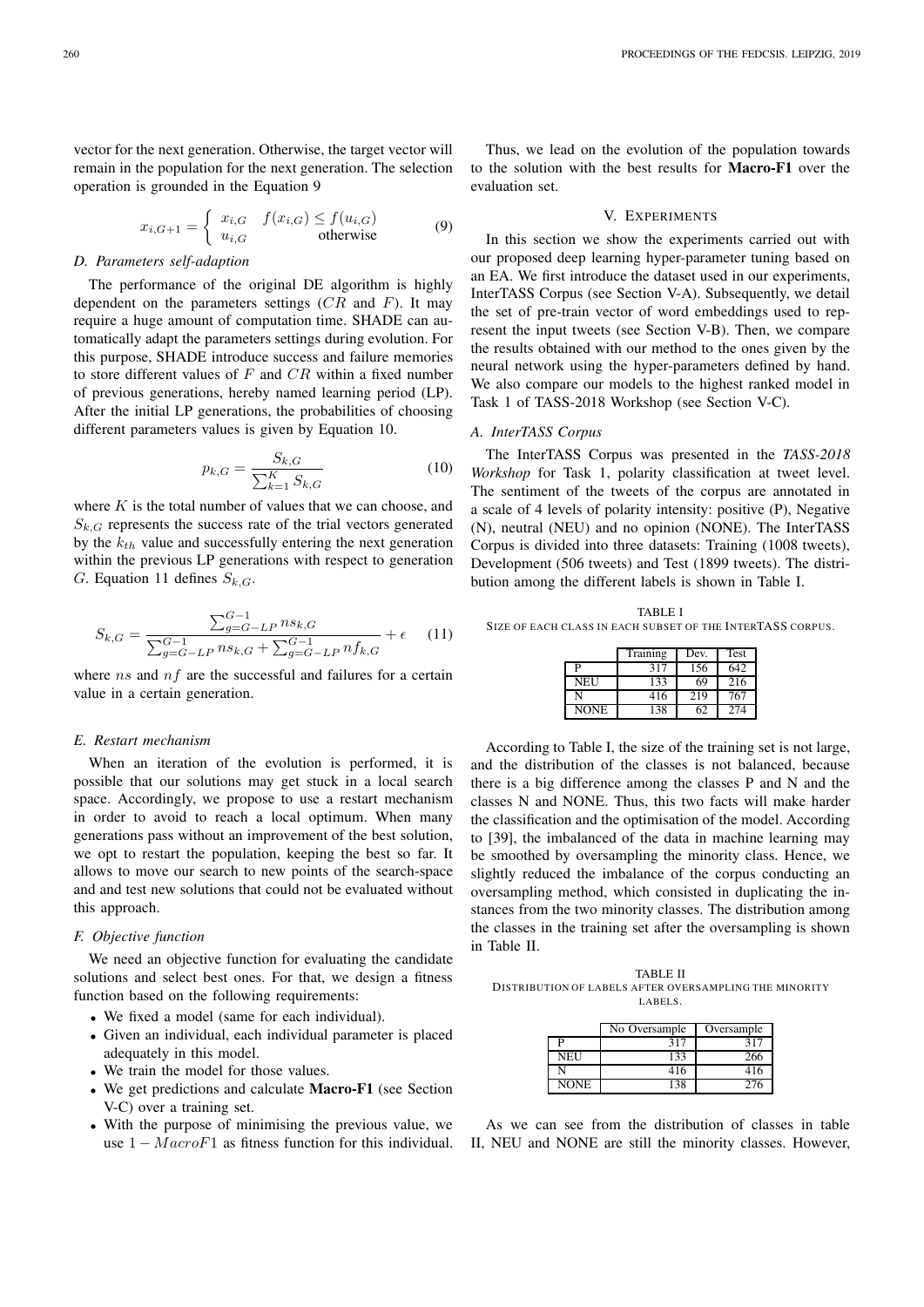the difference with the majority classes has decreased. Establishing the percentage of oversampling is a difficult task, since the amount of data from the minority classes must be increased without losing the representativity of the dataset. For that reason, we choose low oversampling ratios.

#### *B. Word Embeddings*

As we indicated in Section III-A, each word is represented with a vector from a set of pre-trained set of word embeddings. Since the aim is to classify data from Twitter, we trained the embeddings on a set of tweets written in Spanish<sup>6</sup> and using the FastText method [40]. This set of embeddings have a vector representation for some meta-tokens of Twitter, such as: mentions (@user), emojis<sup>7</sup> and for the hashtags of the embeddings training set.

The dimension of the vectors given by these embeddings is  $d = 100$ . Since we used TensorFlow for developing our deep learning method, we had to define a fixed size for the input of the neural network, and to used a zero-padding approach for those tweets shorter and larger to the pre-defined size. The longest tweet in the training set contained 35 tokens, so shorter tweets were filled using padding and truncated in the case of finding a longer tweet in the validation or test set. As the length of the embeddings is 100 and the length of the tweets was set to be 35, the input of the model is a  $35 \times 100$  matrix.

# *C. Results*

In this section we present the results of the evaluation, that was conducted using the standard evaluation measures in text classification tasks, specifically: F1 score and Accuracy. The F1 is the harmonic mean of the Precision and the Recall, and it provides a trade off among them. Since we are facing up a multi-class classification problem, we used the macro-average version of F1.

We define a set of default values for the hyper-parameters of our deep learning model. Those values were used to configure out the model that was not optimised by the EA algorithm, and they were also used as the initial values of the neural model that was optimised. Table III shows the default hyperparameters values, which are similar of other deep learning models from the state of the art in SA in Twitter. Likewise, Table III shows the hyper-parameter values returned by the EA algorithm. Some of those values are far from the default ones, and we highlight the value for the second layer of dropout  $(dr<sup>2</sup>)$  that is a very uncommon rate value for a dropout layer, which is usually about 0.5. We also stress out the value for the output units of the biLSTM layer, which is far away from the default value, and it significantly reduces the number of trained parameters of the neural network. Likewise, the size of the output dimension of the CNN was also shortened. Consequently, the SHADE algorithm also optimised the complexity of the neural network.

<sup>7</sup>Thre is an embedding vector for each emoji.

TABLE III HYPER-PARAMETER VALUE BEFORE AND AFTER US ING EVOLUTIONARY ALGORITHM.

|                              | Starting point | After tuning   |
|------------------------------|----------------|----------------|
| $\overline{\text{CNN}}_{fm}$ | 128            | 108            |
| $h_{lstm}$                   | 64             | 28             |
|                              | 32             | 21             |
| $h^2$                        | 16             | 21             |
| $dr^{\perp}$                 | 0.35           | 0.471887870    |
| $dr^2$                       | 0.35           | 0.0706515485   |
| $dr^3$                       | 0.5            | 0.509543630    |
| $L_2 r$                      | 0.0001         | 0.000410222222 |
|                              | 0.001          | 0.00173633267  |

The objective function of the SHADE algorithm was configured out to optimise the F1 score on the validation set. Table IV shows the results reached by the non-optimised deep learning method, our baseline, and the optimised model.

TABLE IV RESULTS OBTAINED WITH THE DIFFERENT MODELS.

|                | Macro-F1 | Accuracy |
|----------------|----------|----------|
| Baseline Model | 0.41870  | 0.60242  |
| Our proposal   | 0.48352  | 0.56398  |

According to Table IV, there is an improvement of more than 6 points in the Macro-F1 after tuning the hyperparameters with the SHADE algorithm. The use of evolutionary algorithms to tune the hyper-parameters proves to be successful as it improves the Macro-F1 of the initial model. However, the value of the Accuracy in the optimised model is slightly lower than the one reached by the baseline. This is an expected behaviour because of the imbalanced nature of the data. Although the total number of true positives in all the classes is slightly lower in the optimised model, the trade off of correctly tweets classified in all the classes is better in the optimised model as we show in Section VI.

Finally, we use McNemar statistical test [41] in order to study if there are significant differences among the nonoptimised model and the optimised one. The test returned that our proposal is significantly better with a  $p$ -value of 0.001  $(p < 0.001)$ .

Table V shows the position of our proposal in the competition TASS 2018. The first two ranked models elirf-es-run-1 [7] and retuyt-lstm-es-1 [42] are based on deep learning methods, but both of them are grounded in the use of data augmentation techniques. Moreover, the elirf-es-run-1 system also uses external knowledge, such as lists of opinion bearing words in order to enrich with sentiment information of the

TABLE V RESULTS OF *InterTass-2018 Workshop task 1*.

|                         | Macro-F1 | Accuracy |
|-------------------------|----------|----------|
| elirf-es-run-1          | 0.503    | 0.612    |
| retuyt-lstm-es-1        | 0.499    | 0.549    |
| Our proposal            | 0.484    | 0.564    |
| atalaya-ubay3-100-3-syn | 0.476    | 0.544    |
| retuyt-sym-es-2         | 0.473    | 0.584    |

<sup>&</sup>lt;sup>6</sup>The tweets to train the set of word embeddings are totally different from the tweets of the training set of InterTASS corpus.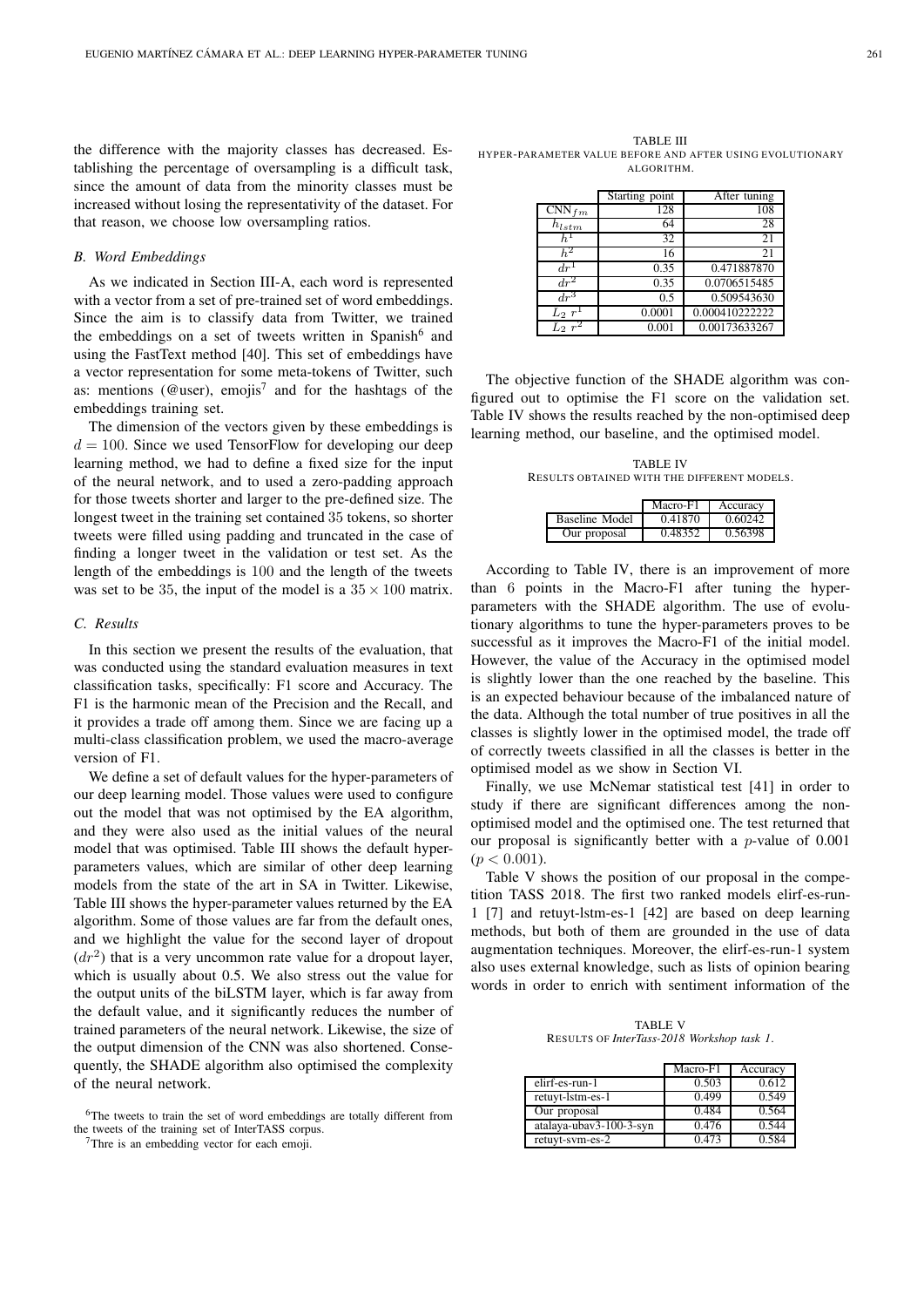vectors of word embeddings. In contrast, our proposal does not use any amount of external knowledge, and it only uses to train the model the training data. Furthermore, we only duplicated the instances of the minimum classes, which is a less sophisticated data augmentation technique than the one used in retuyt-lstm-es-1. Nevertheless, the results of our optimised proposal are close to the first ones.

# VI. ANALYSIS

In this section we study the performance of the experiments explained in the previous section in a more exhaustive way.

In order to explain the results obtained in table IV, we compute the F1 score for each class. We aim to analyse the increases and decreases of the F1 score for each class, which shows the behaviour of the evolutionary algorithm in the task of optimising the F1 score. The F1 for each class can be found in Table VI.

TABLE VI RESULTS OBTAINED WITH THE DIFFERENT MODELS SHOWING F1 BY CLASS.

|             | <b>Baseline Model</b> | Our Model |
|-------------|-----------------------|-----------|
| $F1_P$      | 0.6691                | 0.6485    |
| $F1_{NEU}$  |                       | 0.1909    |
| $F1_N$      | 0.6886                | 0.67452   |
| $F1_{NONE}$ | 0.3171                | 0.4202    |

Regarding the base model, we see a low performance of the two minority labels (NEU and NONE). We highlight that the base model does not classify any tweet as NEU, which means that the model is not be able to learn anything about this label. Likewise, the performance on the NONE label is also reduced, which means that the base model is over-fitted to the labels with more instances. The main improvement of the optimised model is that it improves the performance of the classification in the two minority classes, which improves the performance of the overall system. Consequently, the macro-F1 score of the optimised model is higher, as we indicated in Section V-C.

To go further into this analysis, we examine the behaviour of both models in specific tweets of the different classes. On the first place, we observe that there are some tweets of the majority classes (P and N) that the base model labels correctly and the proposed model does not. We show some of these examples in the table VII. We highlight that the proposed model misclassifies the tweets with the minority classes and, it does not misclassifies among the two majority classes (P and N).

In the same way, there are several examples of tweets of the minority classes (NEU and NONE) that the proposed model labels correctly while the base model does not. We show some examples in table VIII.

This analysis explains the behaviour of the Macro-F1 and accuracy in Table IV. The baseline model (non-optimised) labels correctly more instances but ignoring minority classes while the optimised model deals better with imbalance by giving more importance to minority classes. This illustrates

the importance of choosing a good evaluation measure. Depending on the problem there are evaluation measures that are more representative than others. In our problem, the measure Macro-F1 measures the performance of the models in a more representative way since it takes into account the imbalance. Therefore, according to this measure, we can conclude that the optimised model has provided better results for the imbalanced classification problem.

#### VII. CONCLUSIONS

In this paper, we have stress out the difficulty of defining the right hyper-parameters of deep learning method, which makes harder as the complexity of the network increases. We claim that evolutionary algorithms may be used to optimise the value of those hyper-parameters, and we thus propose the use of the SHADE algorithm in order to optimise a self-attentive neural network. We evaluate our proposal in the task of SA in Twitter, specifically of tweets written in Spanish from the InterTASS corpus.

The results show how our optimised proposal allows to improve the performance of the global model and the performance on each of the four classes of the dataset. Likewise, the resultant configuration of the neural network has less parameters than the non-optimised, which is also positive in the sense than optimised the efficiency of the model. Therefore, we conclude that evolutionary algorithms, in our case the SHADE algorithm, are suitable for optimising the configuration of neural networks, broadly speaking, for tuning the hyper-parameter values of deep learning methods. Accordingly, this results open a research line for the meta-learning of hyper-parameters and neural networks, where there a lot of room of improvement.

As future work, we will study the performance of evolutionary algorithms for optimising the number of encoding and classification layers. Likewise, we will evaluate the model with data augmentation approaches to study the synergy between both methodologies.

#### ACKNOWLEDGEMENTS

This work was supported by proyect TIN2017-89517-P, by the Spanish "Ministerio de Economía y Competitividad", the project DeepSCOP-Ayudas Fundación BBVA a Equipos de Investigación Científica en Big Data 2018 and a grant from the Fondo Europeo de Desarrollo Regional (FEDER). Eugenio Martínez Cámara was supported by the Spanish Government Programme Juan de la Cierva Formación (FJCI-2016-28353).

#### **REFERENCES**

- [1] D. Zimbra, A. Abbasi, D. Zeng, and H. Chen, "The state-ofthe-art in twitter sentiment analysis: A review and benchmark evaluation," *ACM Trans. Manage. Inf. Syst.*, vol. 9, no. 2, pp. 5:1–5:29, Aug. 2018. doi: 10.1145/3185045. [Online]. Available: http://doi.acm.org/10.1145/3185045
- [2] B. Pang and L. Lee, "Opinion mining and sentiment analysis," *Found. Trends Inf. Retr.*, vol. 2, no. 1-2, pp. 1–135, Jan. 2008. doi: 10.1561/1500000011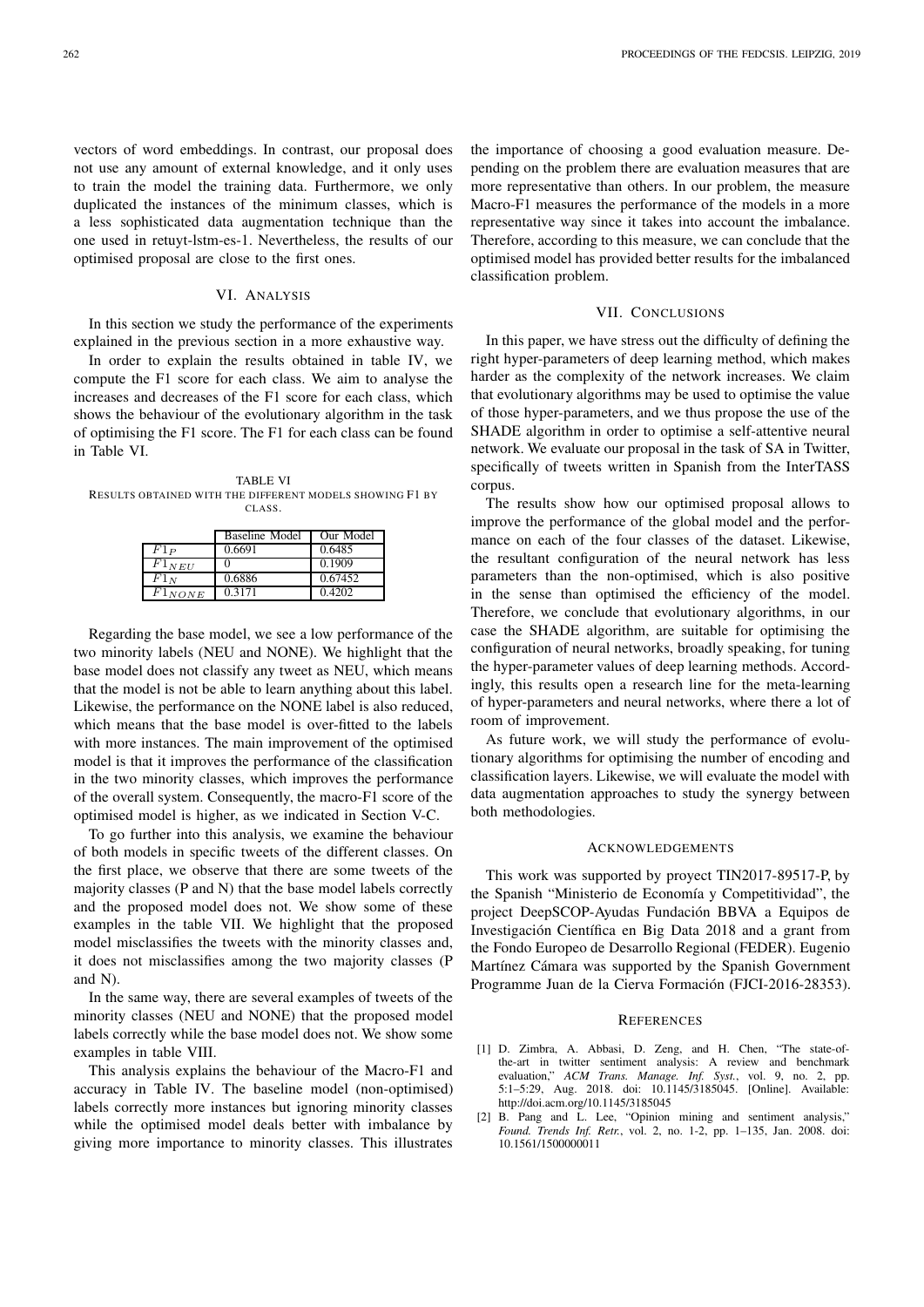#### TABLE VII

TWEETS OF MAJORITY CLASSES CORRECTLY LABELED BY BASE MODEL. WE SHOW THE ORIGINAL TWEET IN SPANISH AND ITS ENGLISH TRANSLATION.

| <b>Original Tweet</b>                                   | <b>Translated Tweet</b>                                 | Label | Label <sub>base</sub> | $\text{Label}_{\text{ev}}$ |
|---------------------------------------------------------|---------------------------------------------------------|-------|-----------------------|----------------------------|
| Gracias a toda la gente que dio RT a mi mensaje         | Thanks to all the people who gave RT to my clan         |       |                       | <b>NEU</b>                 |
| de buscar clan. He conseguido ser suplente adc en       | search message. I have managed to be adc substitute     |       |                       |                            |
| DragonsZGaminG. Con ganas                               | at DragonsZGaminG, I am looking forward to it.          |       |                       |                            |
| Está tocando Bolbora en mi pueblo y yo en la cama con   | Bolbora is playing in my city and I'm in bed with a     |       |                       | <b>NONE</b>                |
| 38 de fiebre                                            | fever of 38                                             |       |                       |                            |
| @user lo sé, lo sé  la sigo desde hace tiempo jajajaja  | @user I know, I know I've been following her for a      | N     | N                     | <b>NEU</b>                 |
| es de mis favoritas                                     | long time jajaja she's one of my favourites             |       |                       |                            |
| @user la experiencia en mi centro es que los docentes   | the experience in my school is that we teachers (to the | N     | N                     | <b>NONE</b>                |
| (en la medida de nuestras posibilidades) las llevamos a | best of our ability) carry them out regularly           |       |                       |                            |
| cabo habitualmente                                      |                                                         |       |                       |                            |

#### TABLE VIII

TWEETS OF MINORITY CLASSES CORRECTLY LABELLED BY OUR PROPOSED MODEL. WE SHOW THE ORIGINAL TWEET IN SPANISH AND ITS ENGLISH TRANSLATION.

| <b>Original Tweet</b>                                  | <b>Translated Tweet</b>                                  | Label       | $\overline{\text{Label}}_{\text{base}}$ | $\overline{\text{Label}}_{\text{ev}}$ |
|--------------------------------------------------------|----------------------------------------------------------|-------------|-----------------------------------------|---------------------------------------|
| Venga, en el próximo tweet os muestro el equipo con    | Alright In the next tweet I'm showing the team I'm       | <b>NONE</b> | P                                       | <b>NONE</b>                           |
| el que haré el Modo Carrera en FIFA 17                 | using in the Manager Mode in FIFA 17                     |             |                                         |                                       |
| Quier sí, las classicas de un día es lo que tienen     | @user yes, one day's classical is what it means          | <b>NONE</b> | P                                       | <b>NONE</b>                           |
| @user mejor a 3. El lunes más primeras Impresiones     | @user 3 is better. On Monday more first impressions      | <b>NONE</b> | P                                       | <b>NONE</b>                           |
| $i$ Me podrían recomendar alguna película antigua que  | Could anyone recommend me any old film that you          | <b>NONE</b> | P                                       | <b>NONE</b>                           |
| les guste?                                             | like?                                                    |             |                                         |                                       |
| @user yo solo puse las evos del eevee                  | <b>@user I</b> just put the evee's evolutions            | <b>NONE</b> | N                                       | <b>NONE</b>                           |
| Al igual solo es estrés, perdón                        | Maybe it is just stress, sorry @user                     | <b>NONE</b> | N                                       | <b>NONE</b>                           |
| Luego lo más seguro haga periscope, alguien me va a    | I will surely be in live in periscope later, is anyone   | <b>NONE</b> | N                                       | <b>NONE</b>                           |
| ver?                                                   | seeing me?                                               |             |                                         |                                       |
| Estoy sola en un banco                                 | I'm alone in a bench                                     | <b>NONE</b> | N                                       | <b>NONE</b>                           |
| Cada vez estoy más Chetado en el LOL                   | I'm getting more and more cheated in LOL                 | <b>NEU</b>  | P                                       | <b>NEU</b>                            |
| @user pero si ya estás pillada                         | @user but you are already mad                            | <b>NEU</b>  | P                                       | <b>NEU</b>                            |
| Soy una atrevida ay todos me lo dicen                  | I'm daring ay everyone tell me                           | <b>NEU</b>  | P                                       | <b>NEU</b>                            |
| @user pero no es lo mismo                              | Quiet but it is not the same                             | <b>NEU</b>  | P                                       | <b>NEU</b>                            |
| @user de aquí nace una bonita amistad Pero bueno, si   | @user a nice friendship grows from here.Anyway, if       | <b>NEU</b>  | N                                       | <b>NEU</b>                            |
| la decepción es solo por el software ni tan mal! @user | the disappointment is only because of the software, it's |             |                                         |                                       |
| @user                                                  | alright! @user @user                                     |             |                                         |                                       |
| Esta noche hasta el culete                             | Tonight I'll be off my face                              | <b>NEU</b>  | N                                       | <b>NEU</b>                            |
| Mejorando esos dobles, añana más. Lástima no poder     | My doubles are improving, more tomorrow. It's a pity     | <b>NEU</b>  | N                                       | <b>NEU</b>                            |
| mostrar los steps de pantalla (Por ahora)              | that I cannot show the screen steps (by the moment)      |             |                                         |                                       |
| a mí me sigues y no soy guapo                          | You follow me and I'm not handsome                       | <b>NEU</b>  | N                                       | <b>NEU</b>                            |

- [3] E. Martínez-Cámara, M. T. Martín-Valdivia, L. A. Ureña López, and A. Montejo-Ráez, "Sentiment analysis in Twitter," *Natural Language Engineering*, vol. 20, no. 1, p. 1–28, 2014. doi: 10.1017/S1351324912000332
- [4] S. Mohammad, S. Kiritchenko, and X. Zhu, "NRC-canada: Building the state-of-the-art in sentiment analysis of tweets," in *Second Joint Conference on Lexical and Computational Semantics (\*SEM), Volume 2: Proceedings of the Seventh International Workshop on Semantic Evaluation (SemEval 2013)*. Atlanta, Georgia, USA: Association for Computational Linguistics, Jun. 2013, pp. 321–327. [Online]. Available: https://www.aclweb.org/anthology/S13-2053
- [5] L. Hurtado, F. Pla, and D. Buscaldi, "ELiRF-UPV at TASS 2015: Sentiment analysis in twitter," in *Proceedings of TASS 2015: Workshop on Sentiment Analysis at SEPLN co-located with 31st SEPLN Conference (SEPLN 2015)*. Alicante, Spain: Spanish Society for Natural Language Processing, 2015, pp. 75–79.
- [6] M. Cliche, "BB\_twtr at SemEval-2017 task 4: Twitter sentiment analysis with CNNs and LSTMs," in *Proceedings of the 11th International Workshop on Semantic Evaluation (SemEval-2017)*. Vancouver, Canada: Association for Computational Linguistics, Aug. 2017. doi: 10.18653/v1/S17-2094 pp. 573–580. [Online]. Available: https://www.aclweb.org/anthology/S17-2094
- [7] H. L. González, José-Ángel and F. Pla, "ELiRF-UPV at TASS 2018: Sentiment analysis in twitter based on deep learning," in *Proceedings of TASS 2018: Workshop on Semantic Analysis at SEPLN (TASS 2018) colocated with 34nd SEPLN Conference (SEPLN 2018)*. Sevilla, Spain: Spanish Society for Natural Language Processing, 2018, pp. 37–44.
- [8] A. Ambartsoumian and F. Popowich, "Self-attention: A better building block for sentiment analysis neural network classifiers," in *Proceedings*

*of the 9th Workshop on Computational Approaches to Subjectivity, Sentiment and Social Media Analysis*. Brussels, Belgium: Association for Computational Linguistics, Oct. 2018. doi: 10.18653/v1/P17 pp. 130–139. [Online]. Available: https://www.aclweb.org/anthology/ W18-6219

- [9] N. Majumder, S. Poria, A. Gelbukh, M. S. Akhtar, E. Cambria, and A. Ekbal, "IARM: Inter-aspect relation modeling with memory networks in aspect-based sentiment analysis," in *Proceedings of the 2018 Conference on Empirical Methods in Natural Language Processing*. Brussels, Belgium: Association for Computational Linguistics, Oct.- Nov. 2018, pp. 3402–3411. [Online]. Available: https://www.aclweb. org/anthology/D18-1377
- [10] B. Li, J. Li, K. Tang, and X. Yao, "Many-objective evolutionary algorithms: A survey," ACM Comput. Surv., vol. 48, no. 1, pp. ACM Comput. Surv., vol. 48, no. 1, pp. 13:1–13:35, Sep. 2015. doi: 10.1145/2792984. [Online]. Available: http://doi.acm.org/10.1145/2792984
- [11] R. Tanabe and A. Fukunaga, "Success-history based parameter adaptation for differential evolution," in *2013 IEEE congress on evolutionary computation*. IEEE, 2013. doi: 10.1109/CEC.2013.6557555 pp. 71–78.
- [12] M. C. Díaz-Galiano, M. A. García-Cumbreras, M. García-Vega, Y. Gutiérrez, E. M. Cámara, A. Piad-Morffis, and J. Villena-Román, "TASS 2018: The strength of deep learning in language understanding tasks," *Procesamiento del Lenguaje Natural*, vol. 62, pp. 77–84, 2019. doi: 10.26342/2019-62-9
- [13] S. Tabik, D. Peralta, A. Herrera-Poyatos, and F. Herrera, "A snapshot of image pre-processing for convolutional neural networks: case study of MNIST," *International Journal of Computational Intelligence Systems*, vol. 10, no. 1, pp. 555–568, 2017.
- [14] A. Java, X. Song, T. Finin, and B. Tseng, "Why we twitter: